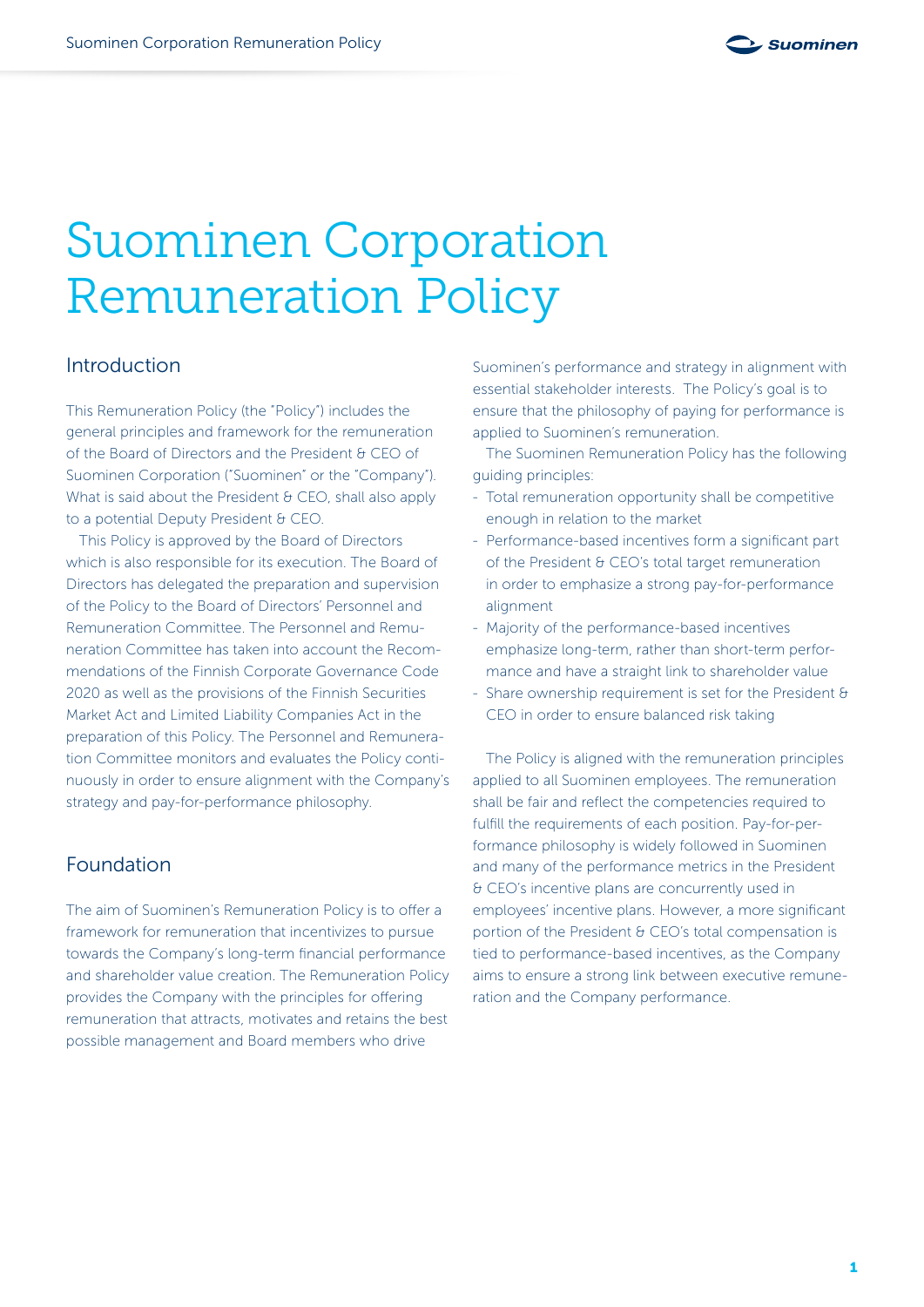

# Decision-making process

#### Board of Directors

The General Meeting determines the remuneration paid to the members of the Board of Directors in advance, for one year at a time. Shareholders' Nomination Board prepares independently a proposal on the remuneration of the Board of Directors to be presented for the General Meeting.

#### President & CEO

The Personnel and Remuneration Committee of the Board of Directors prepares the remuneration matters concerning the President & CEO. The Personnel and Remuneration Committee continuously evaluates the appropriateness of the President & CEO's remuneration by assessing how the President & CEO's remuneration is positioned to the market and ensuring the remuneration is aligned with the Company's strategy, shareholders' interests and the Policy. The Personnel and Remuneration Committee also evaluates and takes into account possible General Meeting vote results when considering Suominen's Remuneration Policy.

The Personnel and Remuneration Committee does not have independent decision-making power unless the Board of Directors resolves otherwise on individual matters. The Board of Directors determines the President & CEO's remuneration. The General Meeting or the Board of Directors authorized by the General Meeting, decides on the issue of shares, stock options or other special rights entitling to shares to the President & CEO. The President & CEO is not involved in the decision-making process regarding his or her own remuneration.

The Policy should be capable of operating over a period of up to four years. Thus, there is some flexibility built in the Policy in order to allow the practical implementation of the Policy over the prospective lifetime. The Board of Directors may use discretion in revising performance metrics as well as their weightings and target levels in order to make sure that the incentive plans remain relevant and aligned with the Suominen strategy.

# Principles for remuneration of the board of directors

The General Meeting determines the remuneration of the Board of Directors. The proposal for the General Meeting is prepared by the Shareholders' Nomination Board.

The basis for determination of the Board of Directors' remuneration is to ensure that the remuneration is competitive in relation to the market and that the remuneration reflects the competencies and efforts required from the members of the Board of Directors to fulfill their duties.

Should a member of the Board of Directors be employed by Suominen, the terms of employment and the employment-based remuneration shall follow Suominen's normal employment policies. Any remuneration for Board work shall be resolved by the General Meeting as described above.

# Principles for remuneration of the president & CEO

The objective of the Remuneration Policy is to enable the Company to offer the President & CEO a remuneration structure that incentivizes towards the achievement of Suominen's strategic targets and long-term shareholder value creation, while at the same time retaining the President & CEO in the Company. The consistency and competitiveness of remuneration is ensured through systematic internal and external comparisons that take into consideration the local market conditions.

#### Board guidelines on the President & CEO annual total remuneration mix

The President & CEO's remuneration consists of fixed base salary (including fringe benefits) and variable incentives. Variable incentives can be short-term, such as cash bonuses, or long-term, such as share-based incentive plans. Share-based incentive plans can be used for rewarding for performance and/or for retention purposes.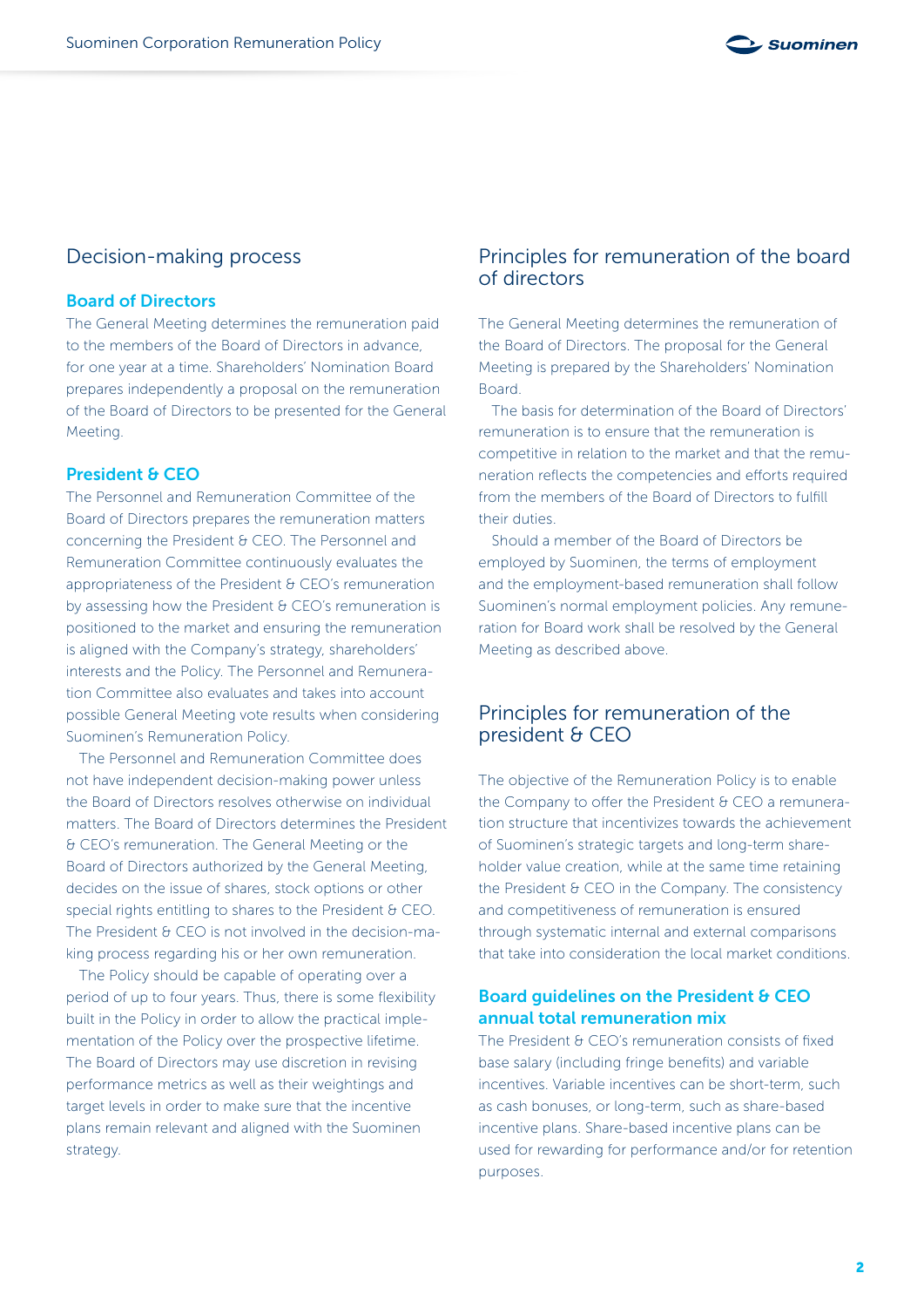

The exact proportions of fixed and variable remuneration or cash and share-based remuneration depend on the state, strategy and goals of the Company upon deciding on remuneration in order to ensure an optimal remuneration mix. The Board of Directors carefully considers the Suominen strategy and long-term targets as well as market practices when annually defining the remuneration elements, their weights, metrics and targets. The Board of Directors shall set a target and a maximum level for both the short- and long-term remuneration. Target level remuneration shall be paid when the performance has fulfilled the expectations set by the Board of Directors.

The aim of the Board of Directors is that variable remuneration shall form a significant portion of the annual remuneration opportunity at the target level granted to the President & CEO. On average, variable incentives shall at target level be equal to the President & CEO's fixed annual salary. If performance exceeds the Board of Directors' expectations, the variable incentives shall exceed the fixed annual salary. In order to ensure a strong alignment with shareholder interests, the target earning opportunity of the long-term remuneration shall constitute a greater portion of the variable pay opportunity than that of the short-term remuneration.

When evaluating the total remuneration mix and its elements, the value of long-term share-based incentive plans shall be calculated by applying the Suominen share price prior to the commencement of the incentive period. The Board of Directors shall be entitled to cap the rewards from long-term performance-based incentive plans, if the limits set for the share price are reached.

#### Board guidelines on the CEO long-term incentive timeline

In order to promote long-term alignment with Suominen's strategy, shareholder value and remuneration, the total vesting period of performance-based long-term remuneration shall be minimum of 3 years. Within each vesting period there may be one or several performance metrics. Each performance metric

shall have a measurement period of one to three years, depending on the assessment of the Board of Directors. Vesting period of share-based plans used for retention purposes shall be minimum of one year.

Any Suominen shares earned based on long-term incentive plans are paid out after the vesting periods. In order to promote share ownership, the President & CEO of the Company must hold 50 % of the net number of shares given based on the long-term performance-based plan, until his or her shareholding in total corresponds to the value of his/her annual gross salary. Such number of shares must be held as long as his or her service in a group Company continues.

#### Board guidelines on the President & CEO performance metrics and target setting

Short-term and long-term performance-based remuneration is used for rewarding good performance, and the Board of Directors shall annually select the optimal performance metrics for each of the performance-based incentives. The metric selections aim to steer the President & CEO specifically towards the implementation of Suominen's strategy and achievement of sustainable financial results in a competitive market. The approach for measuring each performance metric shall be clearly defined by the Board of Directors when the targets are set.

Performance targets can be based on: (a) total shareholder return, which focuses on long-term shareholder value creation, (b) financial & operative metrics, which focus on profitable growth and operational efficiency and/or (c) strategic metrics, which focus on strategic focus areas, sustainability and business renewal.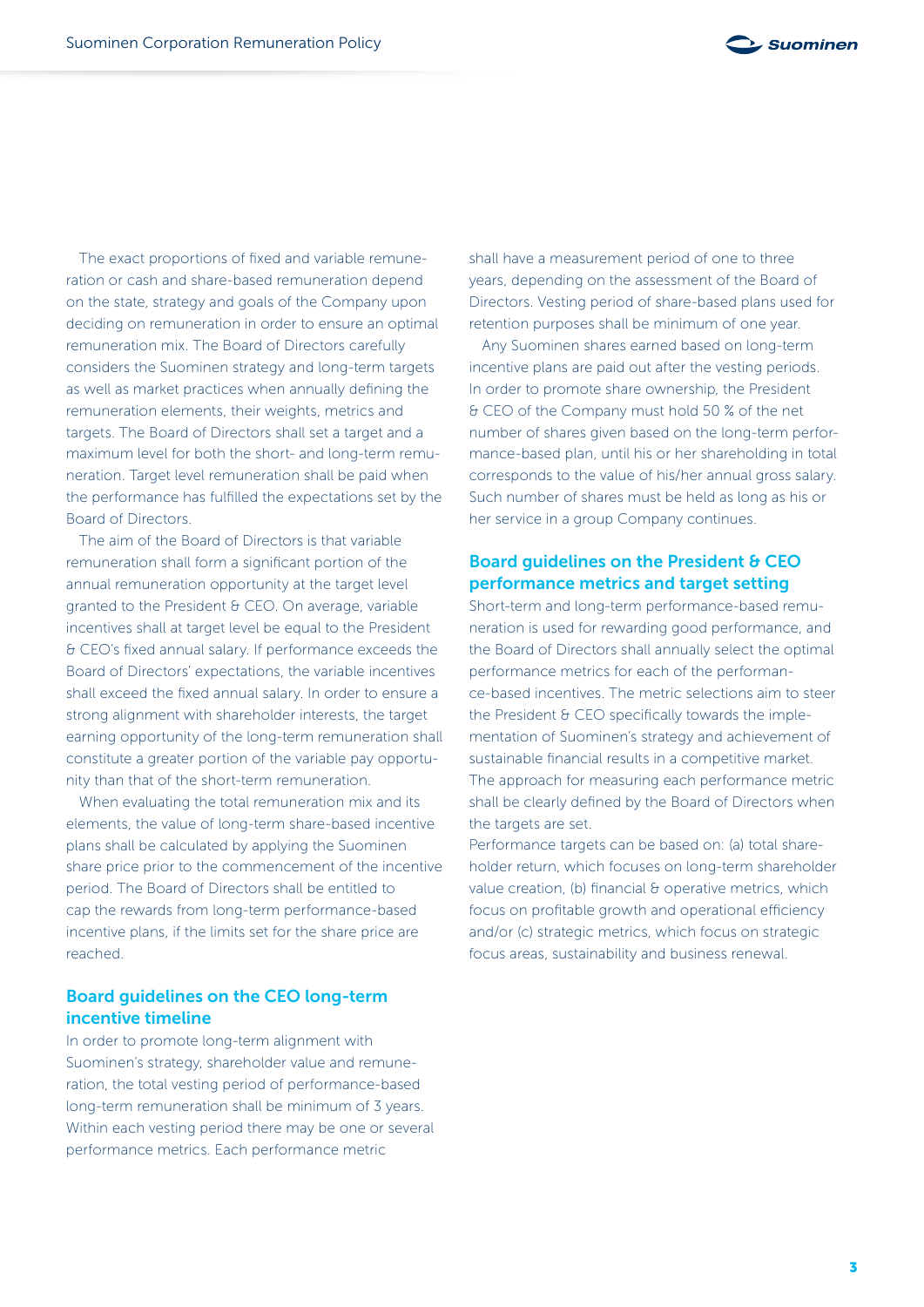

# Main components of remuneration

| <b>ELEMENT</b>                                                    | <b>PURPOSE AND LINK TO STRATEGY</b>                                                                                                                                | <b>DESCRIPTION</b>                                                                                                                                                                                                                                                                                                                                                                                                                                                                                                         |
|-------------------------------------------------------------------|--------------------------------------------------------------------------------------------------------------------------------------------------------------------|----------------------------------------------------------------------------------------------------------------------------------------------------------------------------------------------------------------------------------------------------------------------------------------------------------------------------------------------------------------------------------------------------------------------------------------------------------------------------------------------------------------------------|
| <b>Base Salary + Benefits</b>                                     | To provide fixed remuneration that is<br>competitive with the external market and<br>reflects the scale and complexity of the<br>Company's business.               | Base salary includes taxable fringe benefits, such as company car,<br>lunch and telephone.                                                                                                                                                                                                                                                                                                                                                                                                                                 |
|                                                                   |                                                                                                                                                                    | Base salary is determined based on variety of factors, such as<br>market level and the individual's skills and experience.                                                                                                                                                                                                                                                                                                                                                                                                 |
|                                                                   |                                                                                                                                                                    | Base salary is typically reviewed annually.                                                                                                                                                                                                                                                                                                                                                                                                                                                                                |
| <b>Supplementary Pension</b><br>Arrangement                       | income.                                                                                                                                                            | To provide a competitive level of retirement The supplementary pension plan is a defined-contribution pension<br>scheme. The pension allowance is determined based on the<br>President & CEO's annual base salary, benefits and cash bonus.                                                                                                                                                                                                                                                                                |
| <b>Cash Bonus (Short-Term</b><br>Remuneration)                    | To steer towards and reward for the<br>achievement of short-term financial and<br>operational performance and to support<br>the delivery of the business strategy. | Performance is measured over one year and the cash bonus is<br>paid after the year end. The cash bonus is paid in cash based on<br>achieved one-year performance.                                                                                                                                                                                                                                                                                                                                                          |
| <b>Share-Based Incentive</b><br>Plans (Long-Term<br>Remuneration) | TTo reward for the delivery of long-<br>term shareholder value and to align the<br>President & CEO's interests with those of<br>the shareholders.                  | The President $\theta$ CEO may have share-based incentive plans, which<br>reward for Company performance or which are used for retention<br>purposes.                                                                                                                                                                                                                                                                                                                                                                      |
|                                                                   | To increase the value of the Company by<br>offering a share ownership-based reward<br>structure.                                                                   | Currently Suominen's performance-based long-term incentive<br>mechanism is a Performance Share Plan, which offers the President<br>& CEO the opportunity of earning predetermined number of<br>Suominen shares as a reward. Payment of the reward is dependent<br>on the achievement of performance targets set by the Board of                                                                                                                                                                                            |
|                                                                   | To cumulate the President & CEO's share<br>ownership in Suominen, as described<br>below under the section Share Ownership<br>Prerequisites.                        | Directors and continued employment.<br>The Board of Directors resolves the maximum number of shares<br>that can be earned from the Performance Share Plan.                                                                                                                                                                                                                                                                                                                                                                 |
|                                                                   |                                                                                                                                                                    | In addition to the Performance Share Plan, the President & CEO<br>is currently participating in a Matching Restricted Share Plan, in<br>which the President & CEO has invested in Suominen shares and in<br>return for the investment, he shall receive free Suominen shares in<br>relation to his own investment after a vesting period. Prerequisite<br>for the reward payment is continuation of service. Matching<br>Restricted Share Plan is used for retention purposes and to promote<br>immediate share ownership. |
|                                                                   |                                                                                                                                                                    | Long-term incentive awards are denominated in number of<br>Suominen shares but paid in shares and cash intending to cover the<br>taxes that incur from the receipt of shares.                                                                                                                                                                                                                                                                                                                                              |
|                                                                   |                                                                                                                                                                    | In addition to the Performance Share Plan and the Matching<br>Restricted Share Plan, the Board of Directors may use other<br>long-term incentive mechanisms, if deemed appropriate to drive<br>performance as long as the mechanisms are in line with the<br>established quidelines.                                                                                                                                                                                                                                       |
| <b>Share Ownership Prerequisite</b>                               | strong alignment between the interests of<br>the President & CEO and the Suominen<br>shareholders.                                                                 | To promote share ownership and to ensure The President & CEO must hold 50% of the net number of shares<br>given based on long-term performance-based plan, until his or her<br>shareholding in total corresponds to the value of his/her annual<br>gross salary. Such number of shares must be held as long as his or<br>her service in the Company continues.                                                                                                                                                             |